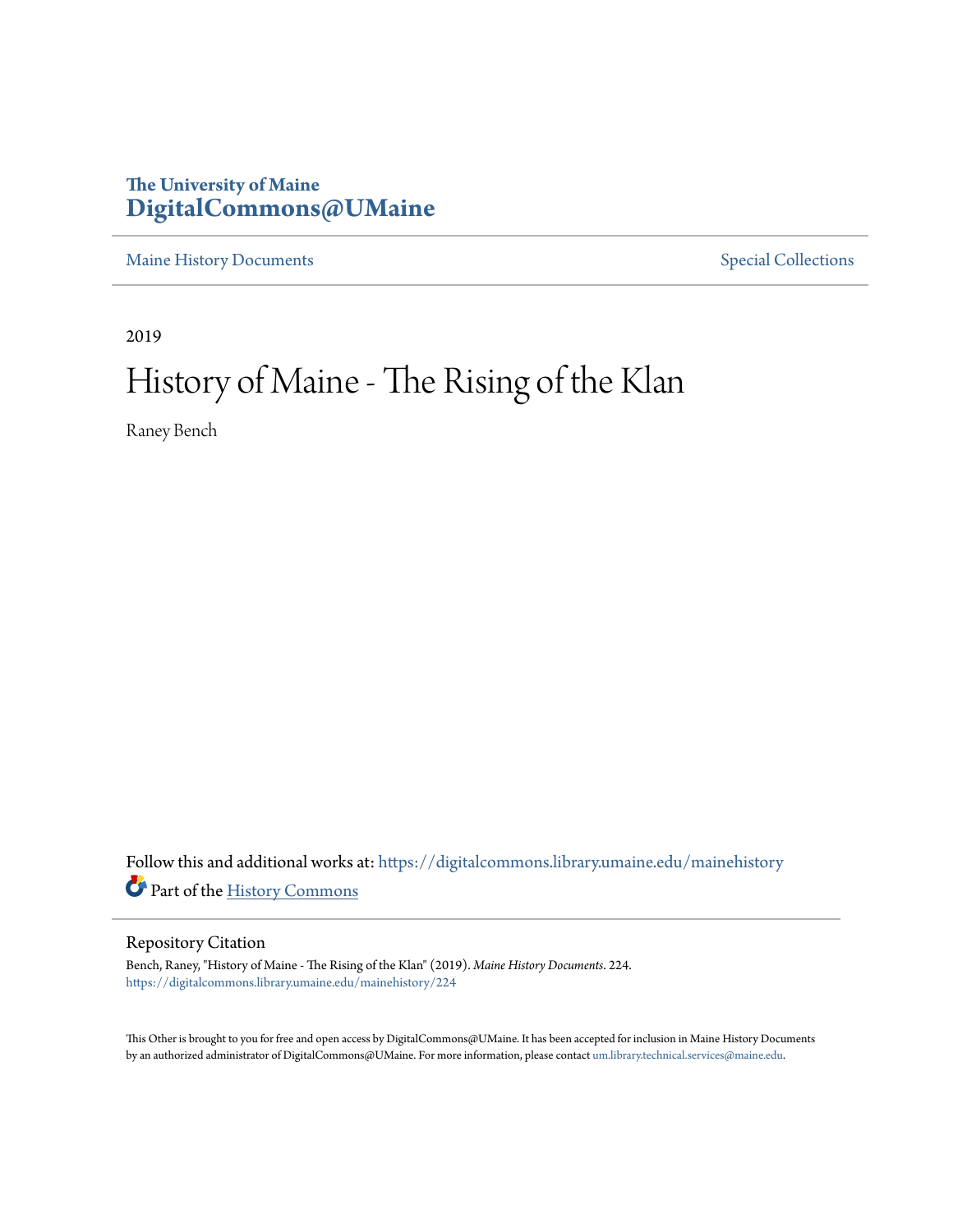

The notorious film *Birth of a Nation* screened in Bar Harbor in 1919, just before the Klan became active on Mount Desert Island in the early 1920s. *Courtesy of the Jesup Memorial Library*

# **Maine's Gone Mad: The Rising of the Klan**

### *Raney Bench*

Christmas in Northeast Harbor, Maine, 1925. The moon shines brightly, almost full. The sound of hymns sung by a "large and orderly crowd"<sup>1</sup> on the lawn of the Neighborhood House can be heard drifting through town on the night air. Prayers are offered. Firelight dances on the windowpanes. A fiery cross burns on the lawn, illuminating the dark night. The Ku Klux Klan has come to Mount Desert Island.

Burning crosses, men in white hoods, large organized rallies filled with hate speech—all elements associated with the Klan, but rarely with Maine. Maine's relationship with the Klan was short-lived, but surprisingly intense. Starting from virtually nothing in 1920, Klan membership grew from 23,000 in 1923 to its peak of 150,141 members by 1925. Just as quickly as those numbers rose, they fell again, with the membership decreasing by almost half in 1926 to 61,136, and dwindling further to 3,168 in 1927, leaving only 226 members in 1930.2 At its height, membership in the Klan represented 23 percent of the population of Maine, with the largest groups belonging to the communities of Portland, Lewiston, and Brewer.<sup>3</sup>

The Klan in Maine rose rapidly because a charismatic leader was able to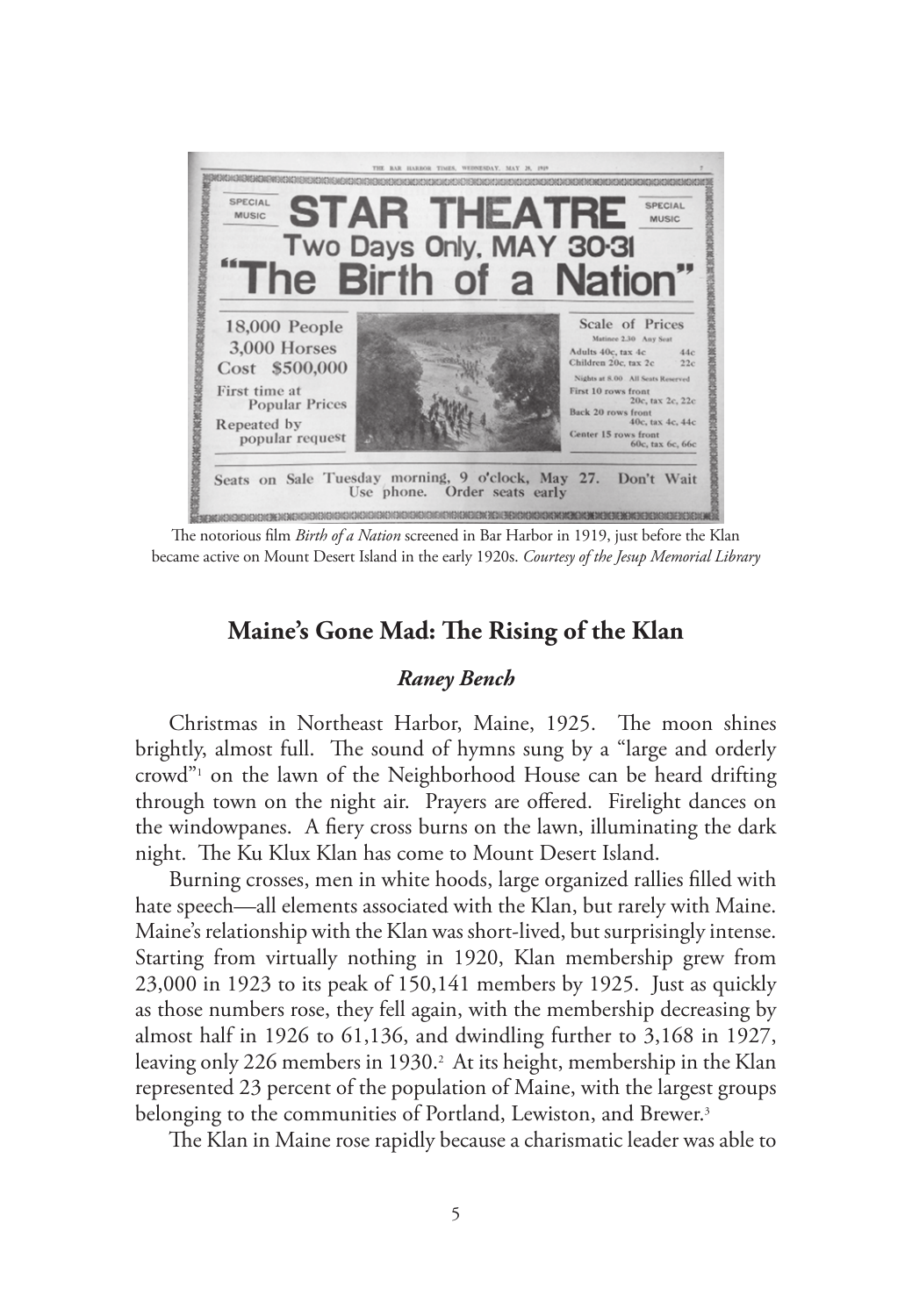rally middle-class Protestants around their opposition to immigrants and Catholics.

#### **"Only the KKK and one hundred percent Americanism would save us."**

The Ku Klux Klan was formed after the Civil War in an effort to prevent freed slaves from gaining political power and integrating into white American society.4 The group was well known for effective organization and targeted oppression, primarily in southern states. The Klan was officially disbanded in 1872, but reestablished in 1915 in Georgia. This "new" Klan formed around the idea of "Americanism," a movement concerned about rising immigration rates in the United States. The Klan and supporters of Americanism were struggling to define what it meant to be an American and, as a result, who should be allowed to live in the United States.<sup>5</sup>

According to the United States Census Bureau, "the 1850 census was the first census in which data were collected on the nativity of the population. From 1850 to 1930, the foreign-born population of the United States increased from 2.2 million to 14.2 million, reflecting largescale immigration from Europe during much of this period."6 Most of these immigrants did not speak English. They moved into the large cities where immigrants typically took up residence, and moved beyond—taking farming and labor jobs in rural regions of the country. Many wealthy, white Americans considered this trend a danger to the health and security of the country.7 Political parties and private organizations formed to combat the waves of immigration, seeking to rally support from citizens and pass laws to maintain a dominant role.

In 1843 the Know Nothing movement, also known as the Nativist movement, was formed in New York. This and similar movements focused their efforts against Irish and German Catholics, who, they argued, could not be loyal to the United States because they "were controlled by the Pope in Rome."8

National immigration trends were seen to a lesser degree in Maine, but because of the relatively small population the effects were still noticeable; the state's demographics were changing. In 1920 almost 4,000 immigrants arrived in Portland from a long list of European countries.9 French Canadians were also coming to Maine in large numbers, seeking employment in the textile and lumber mills. According to the Maine Memory Network, "between 1840 and 1930, about 900,000 French Canadians left Quebec to immigrate to the United States and settle, mainly in New England."10 Many of the immigrants were Catholic.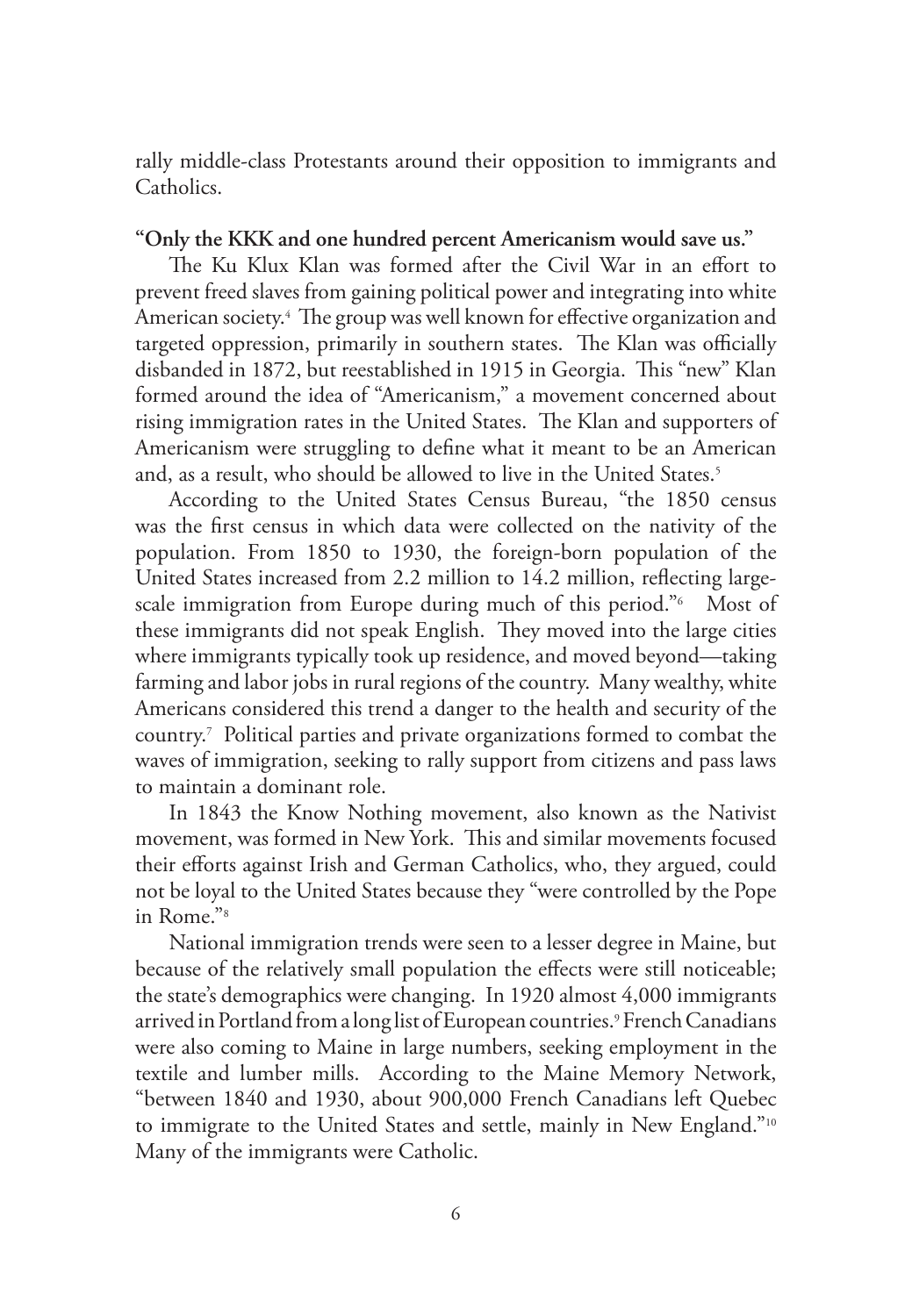The cities that experienced the largest growth of French Canadian immigrants, and often corresponding populations of Catholics, suddenly had different demographics than the smaller, more rural areas, which remained primarily Protestant. As Catholic parishes were established in Maine, Irish and French Catholics built separate schools and churches, hoping to maintain ties to cultural and linguistic traditions that defined their communities and identity. This rapid rise in immigrant population, and the resulting changes to demographics, religious identity, and language, fertilized the ground in Maine for the growth of the KKK. Outside of the southern states, Maine had the largest Klan chapter in the country in the 1920s, and the members' primary target was French-speaking Catholics.<sup>11</sup>

# **"Klansmen are not 'against' the Catholics or 'against' the Jews, but are 'for' Protestant Christianity first, last, and all the time."**

The Klan in Maine was not the first organization to target Catholics, but rather came on the heels of other aggressive anti-Catholic movements. The Know Nothing Party was named for the response one got when asking a member about the party's activities: "I know nothing." The party claimed responsibility for two violent acts of aggression against Catholics in Maine in the 1850s. One occurred in Ellsworth, when a priest named John Bapst was tarred and feathered and chased from the town in 1851. Bapst was a Swiss-born Jesuit who first came to the United States in 1848, and was soon sent to work with the Wabanaki because of his poor English. After spending time with the Penobscot in Old Town, he left for Eastport to work with the Passamaquoddy. Bapst established several temperance societies and he successfully converted large numbers of people, which attracted attention. He traveled the state for his work, and while in Ellsworth he denounced the public schools for forcing Catholic children to use a Protestant bible. Soon thereafter, a resolution was passed at an Ellworth town meeting threatening him bodily harm if he returned. In October 1854, Bapst did return briefly, and was attacked, tarred and feathered, and run out of town.12

There were a number of anti-Catholic riots that took place along the coast of Maine, including one in Bangor in 1834. In Bath, a riot broke out in 1854 while James S. Orr preached to an audience of over a thousand, blocking traffic on Commercial Street. The group became excited by his anti-Catholic talk, and soon a mob marched to the recently established Irish Catholic Church and after smashing pews, set it on fire. A year after the riot, on November 18, 1855, the Catholic Bishop of Portland attempted to lay the cornerstone for a new church on the same site, but the congregation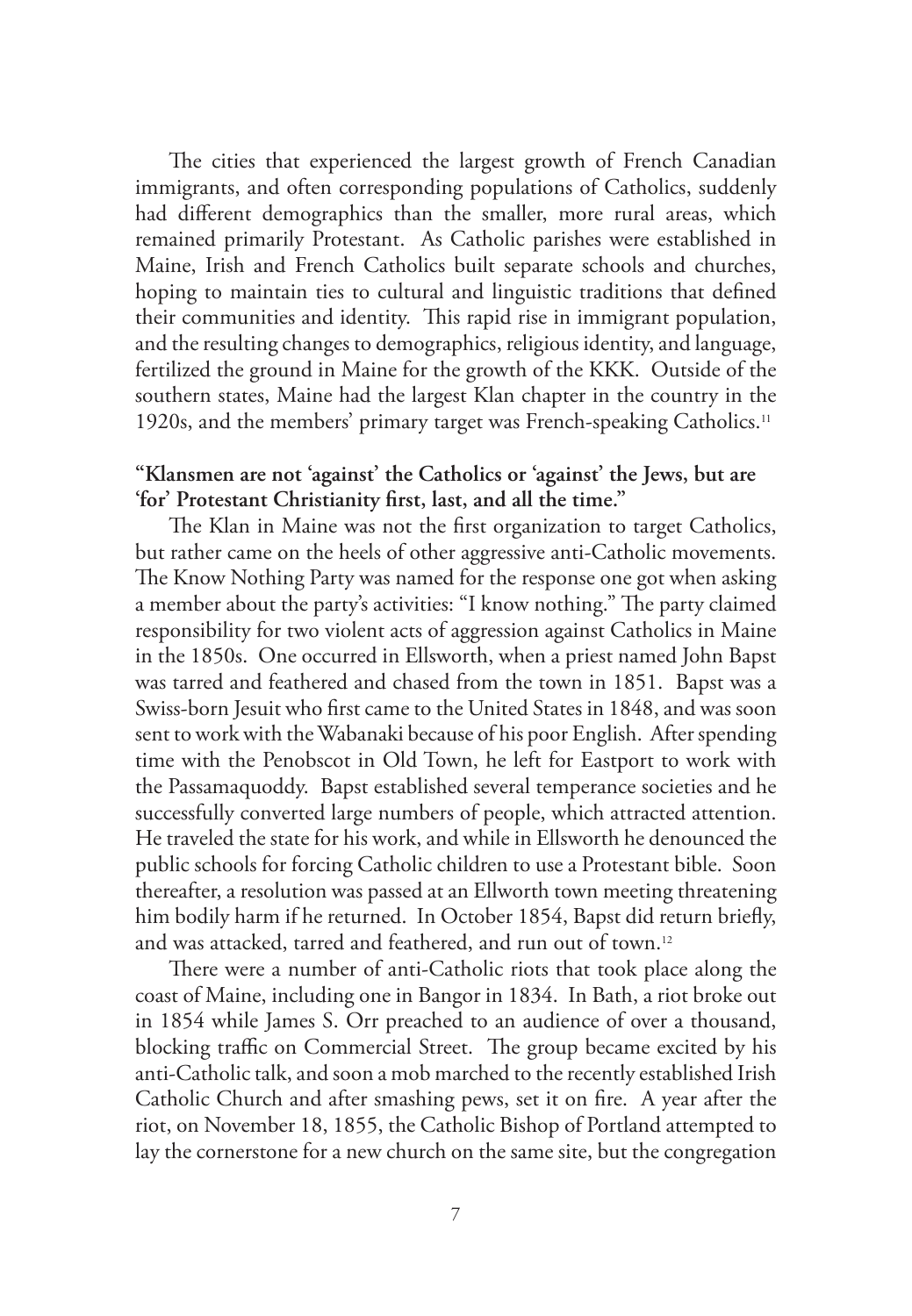was chased away and beaten.<sup>13</sup>

Tensions increased as the conflict between Protestant temperance advocates and Irish immigrants rose. Irish Catholics felt that temperance ordinances and laws—the prime example of which was Maine's temperance law passed in 1851, the first in the country—were a direct attack on their culture. All of these issues simmered under the surface for years, and provided fodder for the Klan when it finally made inroads into Maine in the early 1920s.

### **"A Spell-binding Orator"**

One can speculate about how successful the Klan in Maine would have been if not for the talents of its regional leader, King Kleagle Eugene Farnsworth. Born in Columbia Falls, Maine in 1868, Farnsworth moved to St. Stephen, New Brunswick as a boy, eventually returning to the States in 1892 to Fitchburg, Massachusetts to work as a barber. From this rather ordinary beginning, Farnsworth began to show some of the unusual talents that made him such a powerful organizer for the Klan later in his life.

Farnsworth married, and took an interest in the occult, becoming a hypnotist who performed for local venues with his wife and a small troop. He took the act on the road, and the group traveled to several New England states to perform. In Rhode Island in 1901, Farnsworth performed an illusion that required an assistant to balance boulders on his stomach while a member of the audience tried to break them. The act went terribly wrong; the boulder slipped and crushed Farnsworth's assistant, and Farnsworth was tried for manslaughter. After some clever negotiations with the judge, Farnsworth was released and ordered to pay the court fees. He returned to Massachusetts and became a photographer, eventually opening a film studio. This venture failed as well. In 1922 Farnsworth became president of Boston's Loyal Coalition, a small group founded in 1920 to oppose the formation of an Irish Republic, and more generally any possible loyalties for governments or cultures that foreign-born citizens might bring to the United States.14

That same year, Farnsworth traveled to Maine to give a talk in Portland on "Americanism," though he did not mention the Klan. He gave his first Klan speech in Portland in January 1923, openly acknowledging his leadership of the group—and thus began a zealous campaign to grow the organization in Maine over the next several years.

Part of the success of Farnsworth and the Klan in Maine was that they avoided the public violence and intimidation that characterized the group elsewhere. Instead, the Maine Klan focused on fraternal rites, parades, and political campaigns.15 Two important actions took place in the early 1920s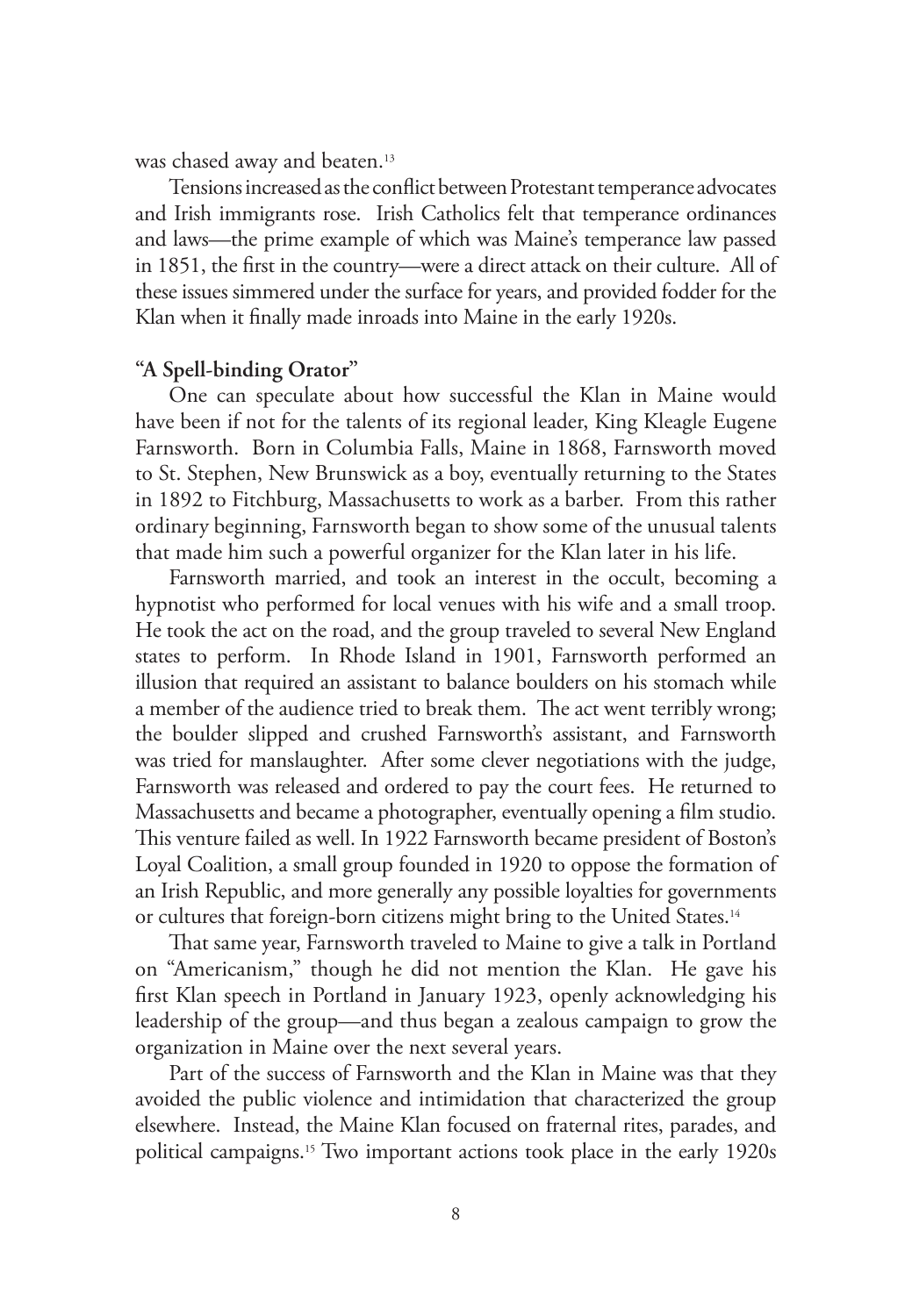that drew Klan attention to the state. The first, in 1921, involved an effort to provide state funding for private Catholic schools, and the second was a rejection by many Maine school boards of the requirement that the King James Bible be read every day in classrooms. Farnsworth began a state-wide speaking tour that drew huge crowds—anywhere from 1,000 to 5,000 people at a time; after each speech, memberships were solicited for a \$10 fee.16

Farnsworth usually shared the stage with a local Protestant minister, and he began to focus his attacks on the growth of Maine's Catholic schools and the presence of Catholics and Jews on public school boards. Farnsworth stated in one speech that "Klansmen are not 'against' the Catholics, or 'against' the Jews, but are 'for' Protestant Christianity first, last, and all the time."17

According to several accounts, the tendency of small Maine towns to have strong social and civic clubs, in which "fraternalism and civic organizations dominated local society," created a framework in which the Klan could grow especially strong.<sup>18</sup> The Klan presented itself as a respectable social club and directed its message to the "little people" middle class businessmen, housewives, ministers, doctors, and community leaders. Understanding the nature of Maine communities, the organization began to focus its efforts on winning elections and influencing politics as an effective means of achieving its goals. Klan leadership was concerned that immigrants would gain control of local, state, and federal government by electing representatives from their communities. Accordingly, by the mid-



KKK Parade in Milo, Maine, 1923. *Collections of Island Falls Historical Society, courtesy of www.VintageMaineImages.com*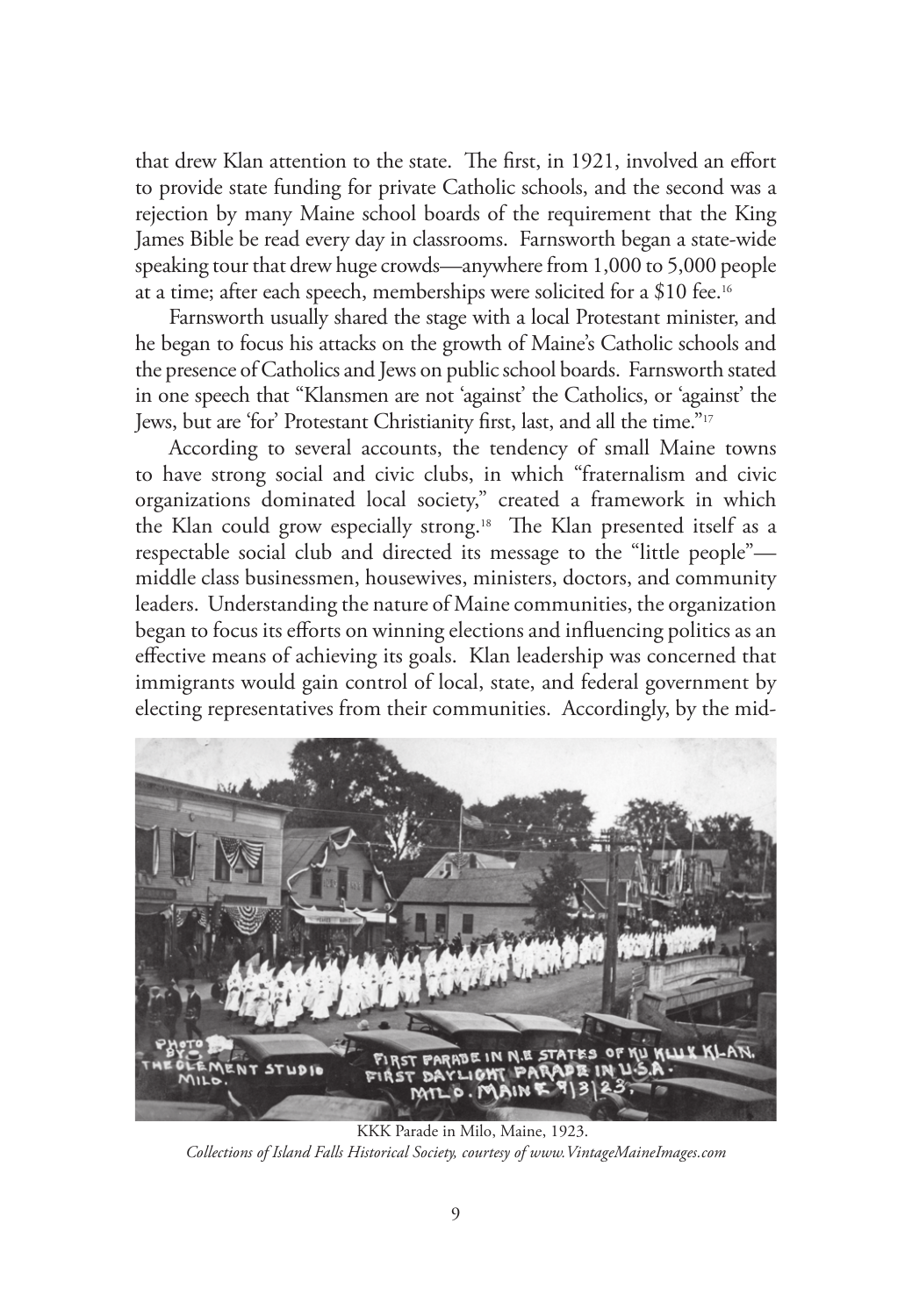1920s, Klan-backed candidates had been elected as mayors, state legislators, and members of school committees.<sup>19</sup> The Klan had a very public profile in Maine, hosting the first ever daytime parade, which took place in Milo in 1923. Klan activity was so prominent in that town that Farnsworth was able to claim, "Everybody belongs to the Klan, including 600 citizens, town officials, and the sheriff."20 The Klan held a state convention in Waterville later that same year that attracted 15,000 people. The Klan headquarters were established on an estate in Portland, and offices were opened throughout the state, with a stronghold in Brewer.

The biggest success for the Klan came with the election of Republican Governor Ralph Brewster in 1924. Brewster never openly acknowledged membership in the organization, but he was clearly the candidate the Klan endorsed. Brewster was a proponent of a bill that would stop state funding for parochial schools, and his apparent membership in the Klan was a controversy that threatened to split the Republican Party. When asked about his position regarding the Klan, the Republican State Committee said Brewster "stands by the side of the fiery cross."<sup>21</sup> Politicians in both the Republican and Democratic parties denounced the Klan and all that the organization stood for, but large numbers of voters were also Klan members, and Brewster won the election.

Of course, not everyone supported the growth of the Klan, or the messages and tactics of the organization. In some cities there was "forceful opposition" to Klan rallies, particularly by Catholics, including a march in 1924 in Fairfield where French-Canadians turned back the Klan with rocks and clubs, and also interrupted a march in Greenville and Biddeford.<sup>22</sup>

# **"At first we were inclined to view with alarm the coming of the Klan to Bar Harbor."**

The Klan began recruiting on Mount Desert Island in the summer of 1923, starting with small meetings held in the homes of Island residents. Public meetings and lectures were also featured in most communities, and Farnsworth visited Mount Desert Island and spoke on several occasions. The *Bar Harbor Times* announced in October 1923 that there were meetings held on Tuesday and Thursday in Northeast Harbor at the Neighborhood House featuring speakers Dr. W.H. Lannin, a "retired minister who was a prominent Klan lecturer throughout New England," and R.H. Howell, the regional Klan Kleagle headquartered in Bangor and introduced by Alvah L. Reed, "a civil engineer, Justice of the Peace, trial justice, and generally well-known citizen of Mt. Desert."<sup>23</sup> In February 1924 Farnsworth came to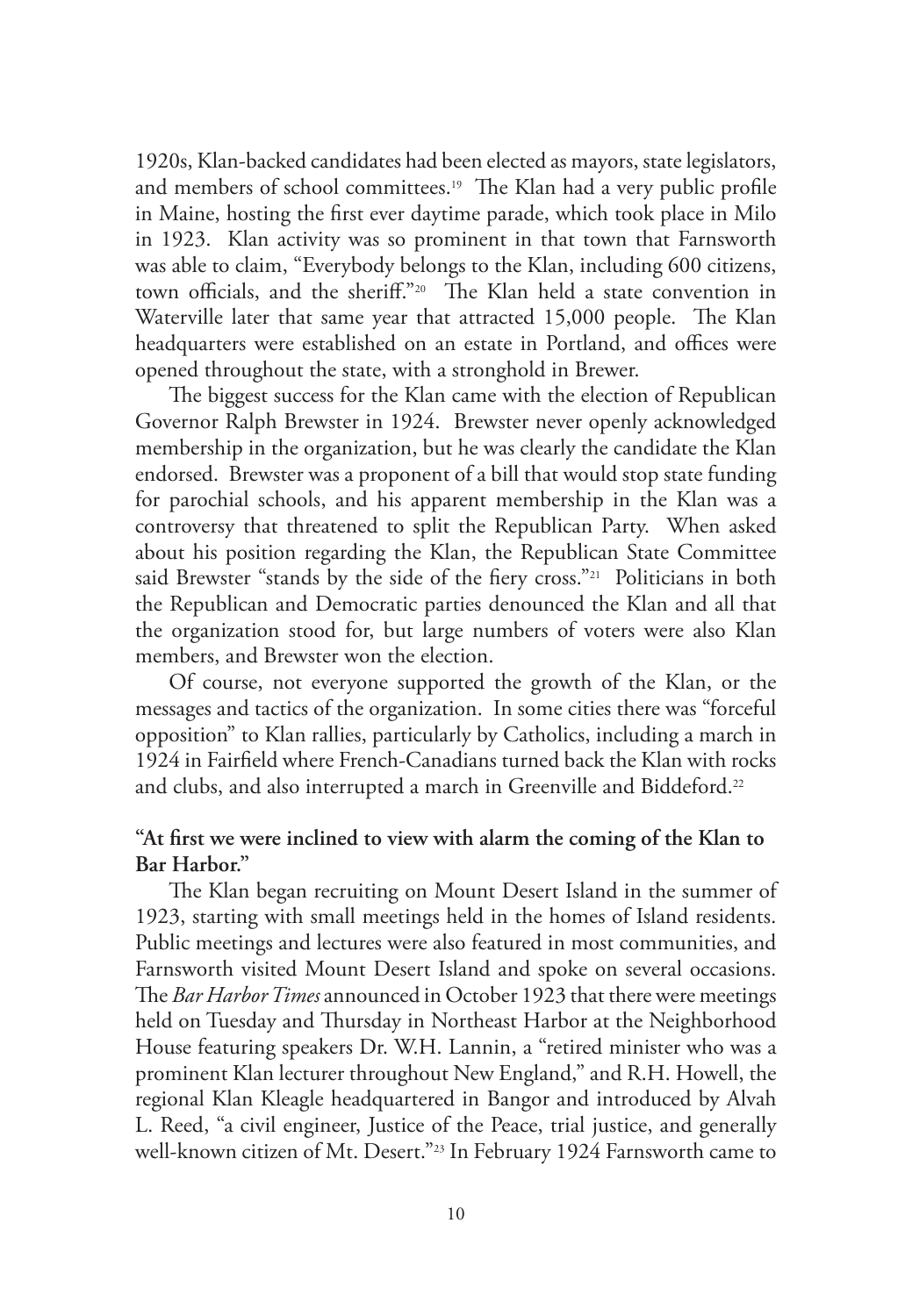lecture on Americanism at the Neighborhood House and then at a public house in Southwest Harbor, and at a third location in Seal Harbor. He tried, unsuccessfully, to secure a venue in Bar Harbor.24

The October meeting was advertised as a "Free lecture on Americanism;" however, it was reported that a "great majority of the 200 men and women in attendance were quietly invited by Klan members and sympathizers."25 Over the course of the meeting, which lasted more than two hours, the speakers explained the purpose and ideals of the Klan and promoted the strength of the organization based on membership numbers that were increasing by over  $1,000$  people each week.<sup>26</sup>



Klan leader Eugene Farnsworth gave several speeches on Mount Desert Island, often drawing large crowds. *Bar Harbor Times*, April 9, 1924. *Courtesy of the Jesup Memorial Library*

In 1924, large public Klan meetings were reported in Southwest Harbor and Northeast Harbor again, each with over 200 in attendance. Farnsworth spoke at two events in February, where he claimed that the press was publishing inaccurate reports about Klan activity and asserted that he was going "to talk about anything he darned pleased."27 He went on to explain that the first immigrants to arrive in the United States "easily assimilated" into American culture and values, but that the "character of the immigrants has been steadily lowered until recent years

when the United States has become the 'dumping ground for the scum of Europe.'"28 Farnsworth reportedly spoke at length about two classes in America: Catholics and Protestants. He stated that the Catholic Church held a number of political prisoners, and he expressed concern that there were increasing numbers of Catholic teachers in public schools, working as policemen in cities, and controlling the courts. Farnsworth acknowledged that the Klan was a militant organization, with no political affiliations to a specific party. He made "brief reference to the Negro as another problem and briefly to the Jews as another race that cannot be assimilated," explaining that "the Catholics, Jews, and Negroes are clannish and stick together, while the native born Americans are constantly rowing with one another."<sup>29</sup>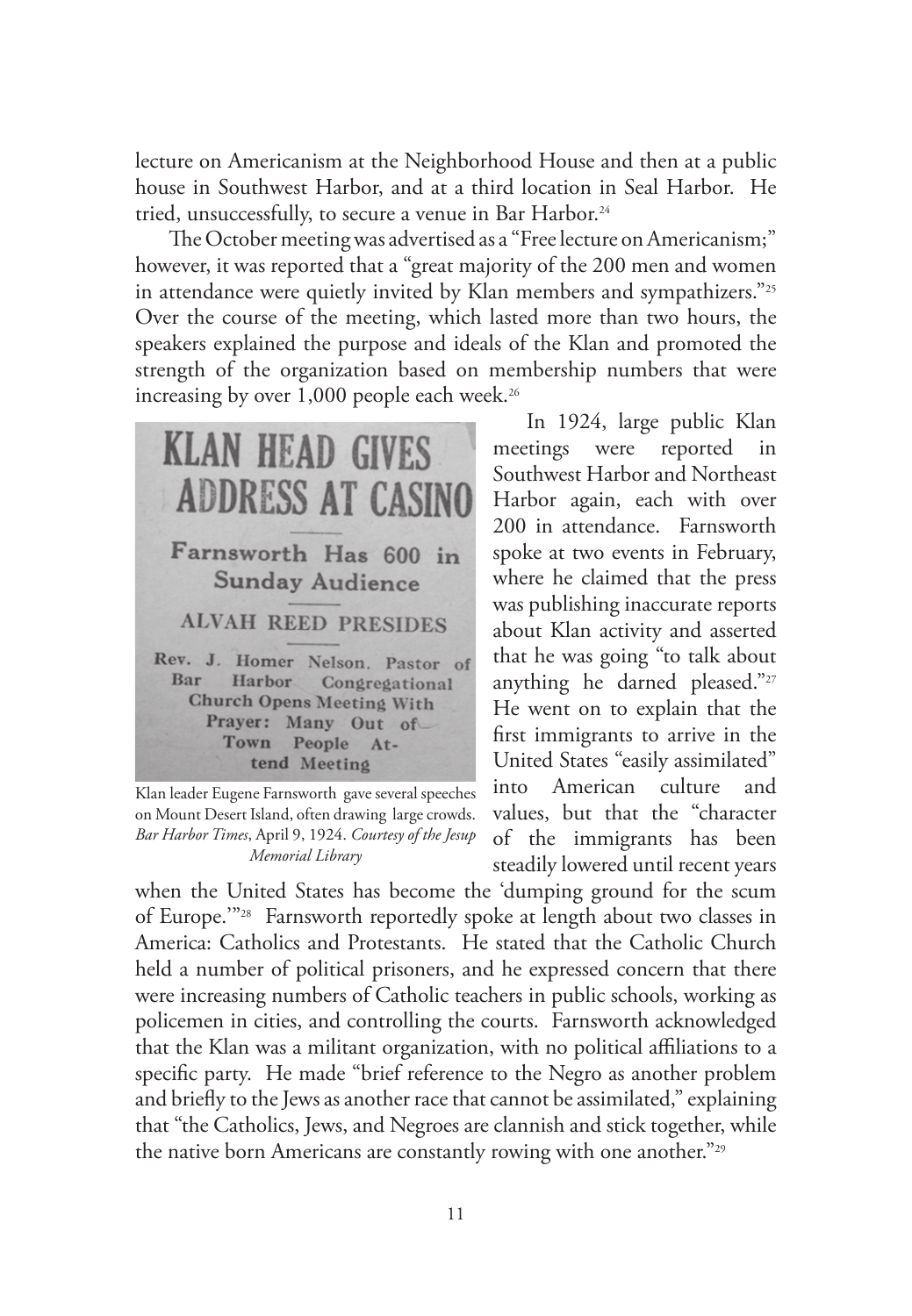Because of the diverse population of Catholic and Jewish merchants, town leaders, and summer residents in Bar Harbor, the Klan was more active in Northeast and Southwest Harbors. However, several large public meetings were held in Bar Harbor at the Casino, then located on the corner of Bridge and Cottage streets. In April 1924, over 600 people attended a lecture by Farnsworth there, but it was reported that a large number of them came from other towns on the Island where the Klan had already been organized for months. A report of the lecture in the *Bar Harbor Times* stated that at least one person felt that Bar Harbor "will have our share of joiners and the Klan's appeal to racial prejudice and hatred will attract a following," but Farnsworth was notably restrained at this meeting.<sup>30</sup> According to the report, Farnsworth was more careful in his words and choice of language, and "generally refrained from his abuse of our citizens of the Roman Catholic faith that has been a feature of his former talks. Taken as a whole, there was little in Mr. Farnsworth's Bar Harbor talk that one could object to."31 The paper went on to say,

> At first we were inclined to view with alarm the coming of the Klan to Bar Harbor. The knowledge that it has brought distrust, disorder and strife to many communities throughout the land was the reason for this view. However, the more we consider the Klan and its possibilities here, the less we are inclined to take it seriously. If a few of our neighbors want to pay \$10 for the privilege of parading in a white nightie and really think it worth the price, than perhaps they are entitled to this form of diversion. Our biding faith in the sound common sense of the majority of our citizens, regardless of race or creed, is our reason for having no fear of any serious disturbance here. For our part, if we had to make a list of all the things that Bar Harbor could do without, we would head the list with the K.K.K.!<sup>32</sup>

In celebration of Governor Brewster's electoral victory that year, the Klan hosted a large "Klam Bake" on a farm in Trenton, with over 5,000 people in attendance. The *Bar Harbor Times* reported that "Fiery crosses were kept burning from nightfall until late in the evening. There were addresses by several speakers who pointed with pride to the election of Senator Brewster, the Klan's candidate for Governor of Maine. Only a small portion of the Klansmen and women at Tuesday night's celebration were in the hooded regalia of the 'Invisible Empire.' A well known citizen of the Town of Bar Harbor who admitted his membership in the Klan,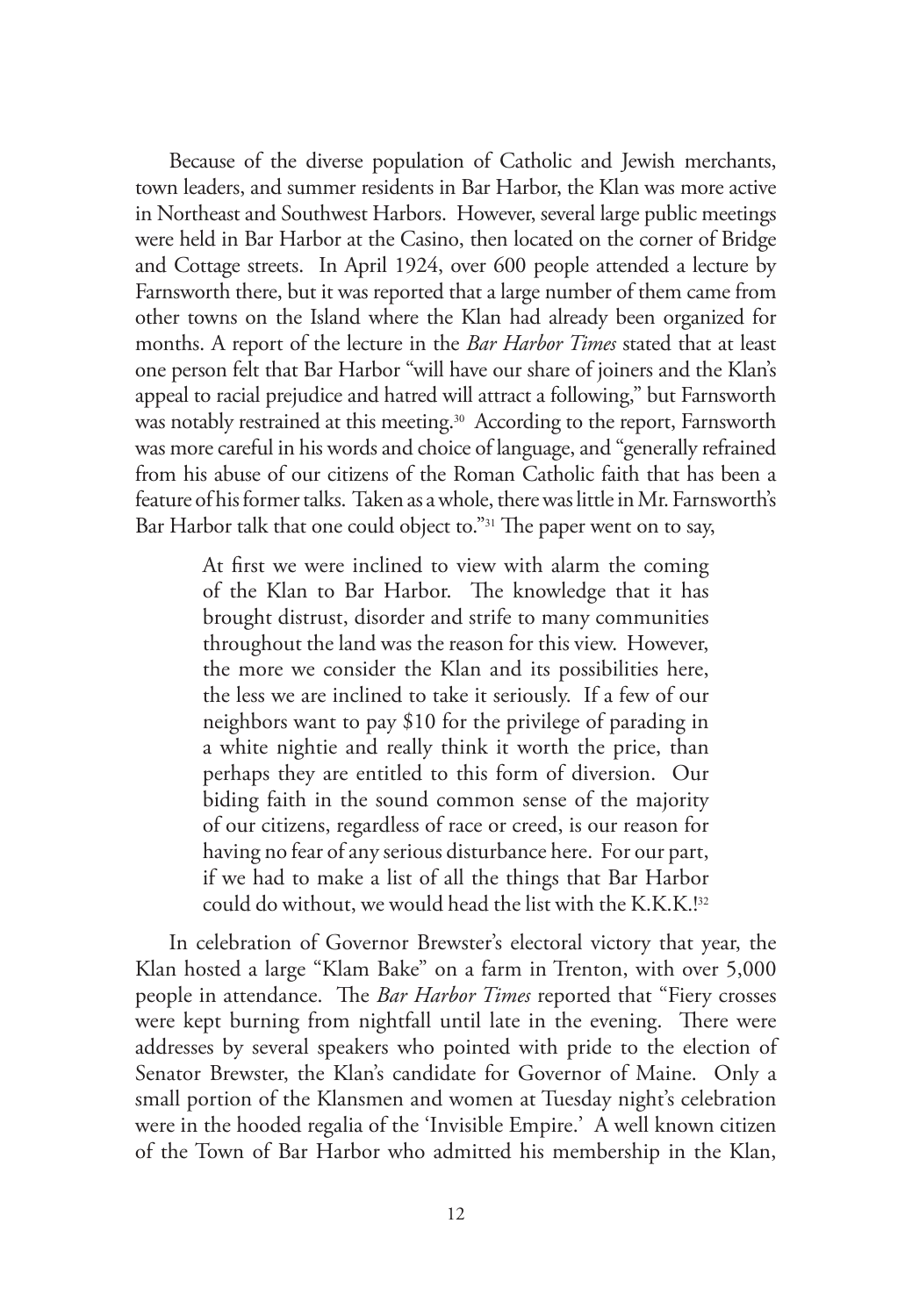said that an estimate of 1,000 Klansmen for MDI would be approximately correct. He also said that membership was growing constantly."33

Notwithstanding the well-known citizen's statement, the Klam Bake seems to represent the peak of Klan activity on and around Mount Desert Island. There are a few legends among Southwest Harbor families of men getting drunk, donning Klan hoods, and setting fire to a cross on the ledges in the harbor. But in 1926 one of the last reported meetings of the Klan appears in the *Bar Harbor Times*, which included a short entry about a meeting at the

Bar Harbor Casino with 200 people in attendance to hear an unnamed speaker from Portland discuss the Klan's support for H. C. Buzzell of Belfast for Republican Senator.<sup>34</sup>

# **"In the future no candidate for public office in this State will dare to enter a campaign beneath the banners of the Ku Klux Klan."**

Several factors contributed to the fall of the Klan in Maine, starting in the mid-1920s. Farnsworth was removed from Klan leadership in 1924 over a dispute with how funds from the women's auxiliary Klan group were being managed. He died of cancer two years later. Then, having purchased a large estate in Portland that was expensive to maintain, the Klan experienced constant money problems. In 1924 the Klan's large auditorium in Portland burned to the ground and



KKK member in Southwest Harbor *Courtesy of an anonymous donor*

was not rebuilt. In 1926, the Klan's last remaining property in Portland was sold to the city because the organization had not paid its taxes.<sup>35</sup> Negative publicity and increasing public outcry against the Klan's message began to impact the ability of the organization to influence elections. In 1926 the Klan backed Democratic candidate Fulton Redman for Senate, and when he lost that election, the *Portland Press Herald* predicted that this would be the last election in which public officials were backed by the Klan.<sup>36</sup> Violent Klan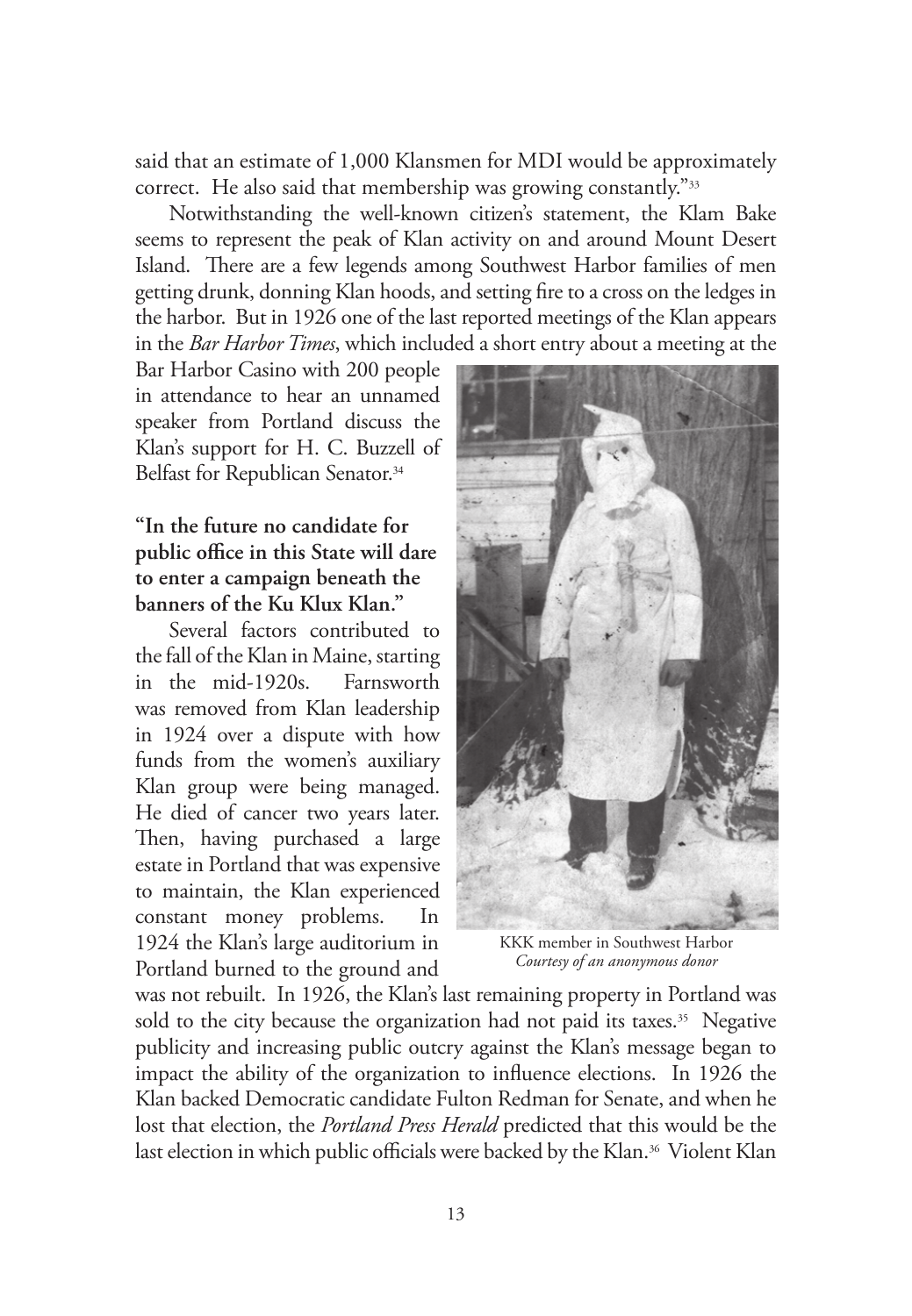activities were becoming more prevalent in the South, and this tarnished the Klan's image with Mainers. Money was the final element that ended the fast rise of the Klan in Maine. As the Depression hit, collecting \$10 from new recruits became increasingly more difficult as people had less money to pay the fees. Mainers were losing trust in the Klan over tax issues and the use of membership funds, and as the reputation of both the Klan in Maine and nationwide became less and less savory, people became less inclined to support the organization.

In 1926 the mayor of Augusta canceled a large Klan rally and parade by prohibiting marchers from wearing hoods or otherwise covering their faces. The National Klan prohibited the wearing of hoods beginning in 1928, which also led to a decline in membership. Soon, the prominence of the Klan in Maine would become a memory and its presence on Mount Desert Island a surprising and little known element of our past.

It seems fitting to give the last words on the rise and fall of the Klan on MDI to one with first-hand knowledge who lived here. Ray Foster, a local plasterer and contractor, delivered this account to Island historian Bob Pyle in 1974:

> The Ku Klux Klan was active then [1928] and a lot of us joined it thinking it was kind of like a cross between the Masons and the Boy Scouts. We liked the encampments [at what is now Barcadia near the Trenton Bridge]. . . . It wasn't long before we were told we had to hate black people. We weren't excited by that, but there weren't many blacks around MDI then, so it didn't make much of a practical difference. Besides, society was different then. Next, we were told we had to hate Jews. Guys started to get uncomfortable, then. There weren't many Jews around but there were people like Dan Rosenthal, a peddler who came in summer. Everybody liked Dan. He was a good man.

> Then we were told we had to hate Catholics. Well, that did it. There were a lot of Catholics around. We knew damned well they were good people. A Catholic priest in Northeast— Father Kinney—was active in the fire company, for example. There was a Catholic church on Lookout Way in Northeast Harbor. The Catholic church had just bought one of the old local houses on Summit Road and was renovating it for a rectory. The Catholic church was enlarging that story-anda-half little house into a larger three-story rectory.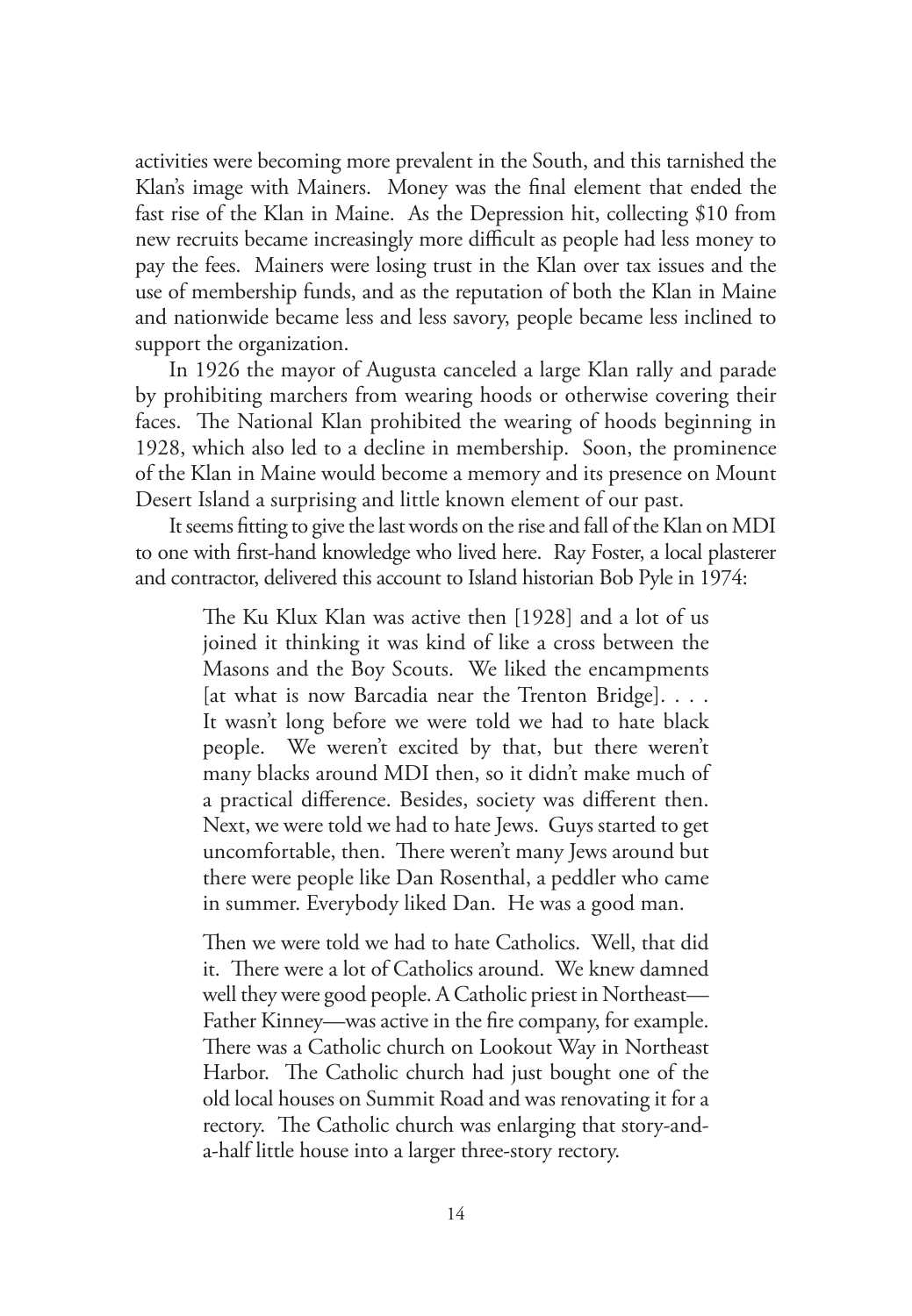Well, just about all the workmen in Northeast Harbor donated at least a day's work on that rectory job and we all signed our work. That was our message to the Ku Klux Klan, from every damn one of us. You'll find our signatures all over that house. That was the end of the KKK for Northeast Harbor.<sup>37</sup>

#### **Notes**

<sup>6</sup> Campbell J. Gibson and Emily Lennon, "Historical Census Statistics on the Foreign-born Population of the United States: 1850-1990," United States Census Bureau website at http://www.census.gov/ population/www/documentation/twps0029/twps0029.html, accessed November 20, 2013.

7 http://en.wikipedia.org/wiki/History\_of\_US\_immigration, accessed October 12, 2013.

8 http://en.wikipedia.org/wiki/Know\_nothing\_movement, accessed October 12, 2013.

<sup>9</sup> Rachel Miller, "Twenty Nationalities, But All Americans," Maine Memory Network on-line exhibit, http://www.mainememory.net/sitebuilder/site/879/page/1290/display?page=4, accessed September 20, 2013.

10Maine Memory Network, author unknown, "Peopling Maine," 4. http://www.mainememory.net/ sitebuilder/site/879/page/1290/display?page=4, accessed November 15, 2013.

<sup>11</sup> James Myll, "From French Canadians to Franco-Americans," Maine Memory Network on-line exhibit, http://www.mainememory.net/sitebuilder/site/2122/page/3514/display?use\_mmn=1, accessed September 20, 2013.

<sup>12</sup> Bapst returned to Bangor where he built the first Catholic church, dedicated in 1856, and later moved to Boston to work at Boston College. http://en.wikipedia.org/wiki/John\_Bapst, accessed October 12, 2013.

<sup>13</sup> http://en.wikipedia.org/wiki/Bath,\_Maine\_anti-catholic\_riot\_of\_1854, accessed October 12, 2013. <sup>14</sup> Robert Boone, "A Kleagle and His Klan: F. Eugene Farnsworth and the Ku Klux Klan in Maine," (Masters thesis, University of Maine, 1965).

<sup>15</sup> Richard Judd and Candace Kanes, "The Nativist Klan," Maine Memory Network on-line exhibit http://www.mainememory.net/sitebuilder/site/783/page/1192/display?use\_mmn=1&popup=1, accessed September 20, 2013.

<sup>16</sup> http://en.wikipedia.org/wiki/Ku\_Klux\_Klan\_in\_Maine, accessed September 3, 2013.

<sup>17</sup> Garrett, "Report," Bar Harbor Historical Society.

18 John S. Day, "Klan Once Big In State," *Bangor Daily News*, Febuary 3, 1977.

<sup>19</sup> Richard Judd and Candace Kanes, "The Nativist Klan," Maine Memory Network on-line exhibit http://www.mainememory.net/sitebuilder/site/783/page/1192/display?use\_mmn=1&popup=1, accessed September 20, 2013.

20 Ibid.

<sup>21</sup>*Bangor Daily News*, February 3, 1977.

<sup>22</sup> Judd and Kanes, "The Nativist Klan,"

<sup>23</sup> Bar Harbor Times, October 3, 1923.<br><sup>24</sup> Garrett, "Report," Bar Harbor Historical Society.

<sup>25</sup>*Bar Harbor Times*, October 3, 1923.

<sup>1</sup> *Bar Harbor Times*, December 30, 1925.

<sup>2</sup> Edwin A. Garrett, III, "Report," Spring 1994, Bar Harbor Historical Society.

<sup>3</sup> Ibid.

<sup>4</sup> http://maineanencyclopedia.com/ku-klux-klan, accessed November 20, 2013.

<sup>5</sup> Ibid.

 $26$  Ibid.